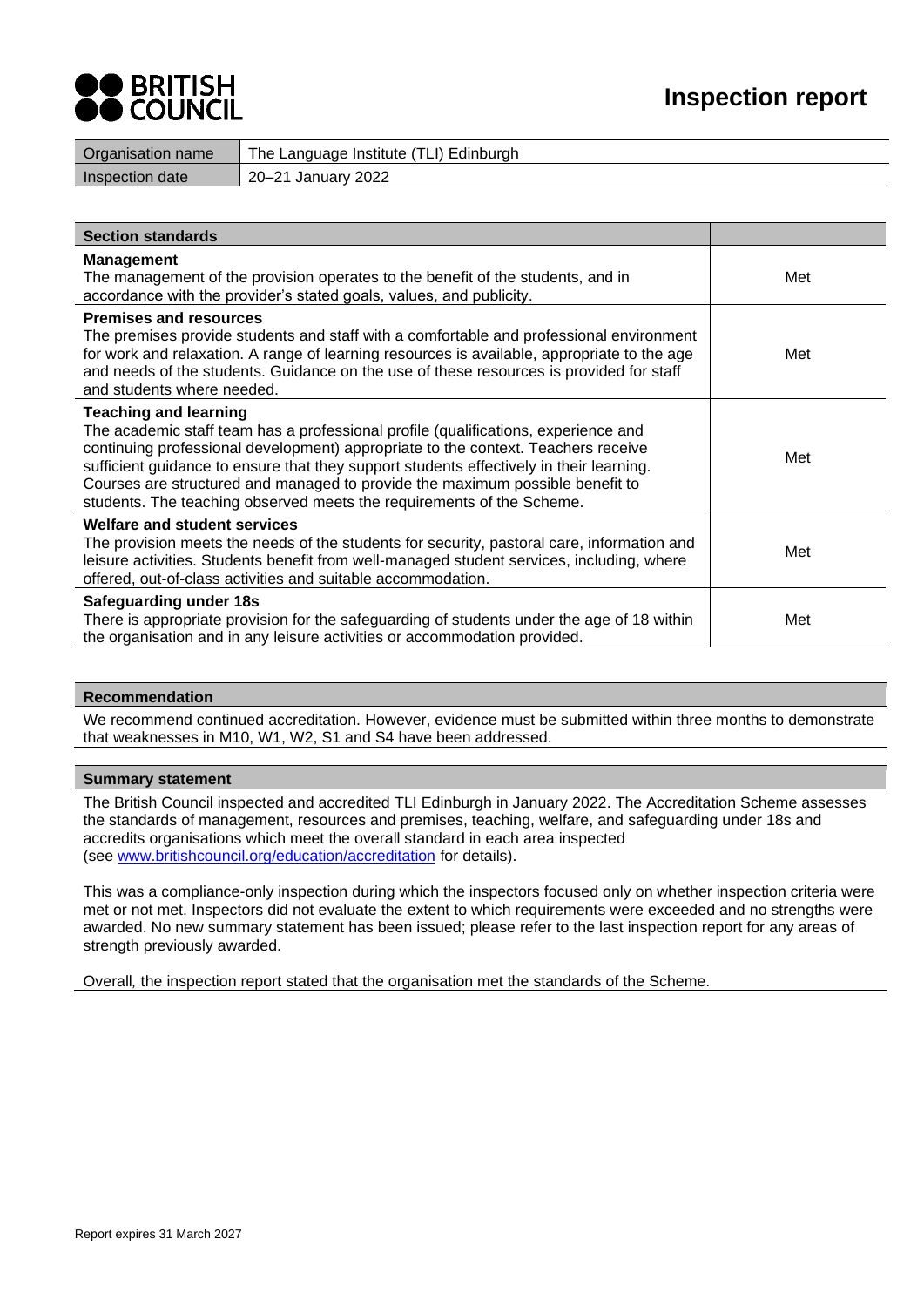### **Introduction**

The school is a family-owned business with two family members still involved in the running of the school, one as director and one as general manager.

The school continues to accept 16 and 17 year-olds on adult programmes and is concentrating on open-enrolment general English and examination courses for individuals rather than closed groups of students.

The inspection took the equivalent of one day and a part day over two days. Due to the global pandemic the inspection was conducted remotely. The inspectors held meetings with the general manager (GM) and the director of studies (DoS). One inspector had a telephone call with the director of the school. A focus group meeting was held with the teacher teaching at the time of inspection, and another with a group of students. One face-to-face class was taking place at the time of the inspection and both inspectors observed the class separately. The inspectors were sent a video tour of the premises in advance of the inspection, and one inspector spoke to the owner of the accommodation agency used by the school and one homestay host who gave him a virtual tour of the home.

## **Address of main site/head office**

St. Peter's Church, Lutton Place, Newington, Edinburgh EH8 9PE

#### **Description of sites observed**

The school is currently using temporary premises having withdrawn from the lease of its previous building in December 2021.

The temporary premises are on one floor of an extension to the church hall building of St. Peter's Church in Newington, a predominantly residential area of Edinburgh. The premises are on several main bus routes in and out of the city centre and a ten-minute walk away from the east end of Princes Street.

The school has use of both rooms of the extension, each of which can accommodate six students. As well as the two rooms used as office/classroom space, there is a foyer area with a sink, fridge and microwave. There is one large unisex toilet. The school also has use of the landscaped garden and grounds belonging to the church, with picnic benches and tables.

| <b>Course profile</b>                                           | Year round  |          | <b>Vacation only</b> |      |
|-----------------------------------------------------------------|-------------|----------|----------------------|------|
|                                                                 | <b>Run</b>  | Seen     | <b>Run</b>           | Seen |
| General ELT for adults (18+)                                    |             |          |                      |      |
| General ELT for adults (18+) and young people (16+)             | $\boxtimes$ | $\times$ |                      |      |
| General ELT for juniors (under 18)                              |             |          |                      |      |
| English for academic purposes (excludes IELTS preparation)      |             |          |                      |      |
| English for specific purposes (includes English for Executives) | $\boxtimes$ |          |                      |      |
| Teacher development (excludes award-bearing courses)            |             |          |                      |      |
| ESOL skills for life/for citizenship                            |             |          |                      |      |
| Other                                                           |             |          |                      |      |
|                                                                 |             |          |                      |      |

# **Comments**

At the time of inspection the school was offering 15 hours of general English a week in the mornings. Students can add afternoon classes of exam preparation or business English; these run according to demand.

## **Management profile**

The GM has overall responsibility for all areas working closely with the DoS, both reporting regularly to the director. The GM focuses on administration, marketing, admissions, welfare and premises, while the DoS manages all aspects of the academic programme.

#### **Accommodation profile**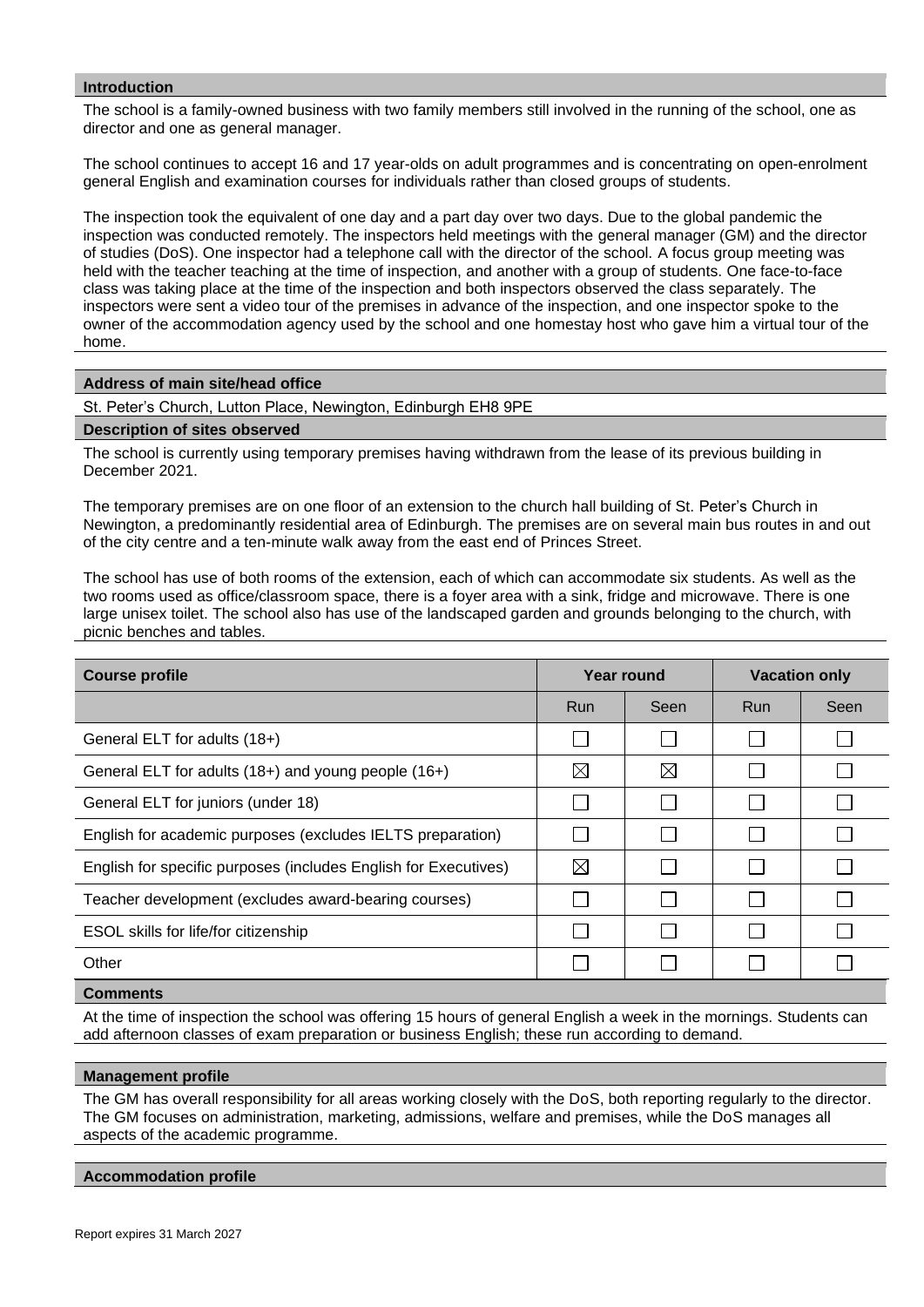The school offers homestay accommodation arranged through a local accommodation agency. At the time of the inspection one student was staying in homestay accommodation arranged by the agency, and the remaining students were staying with family or in privately rented accommodation. One inspector spoke on the telephone to the owner of the accommodation agency and conducted a video call and tour of the home with the homestay host currently hosting a student from TLI. The owner of the agency and the host had worked with the school for many years.

# **Summary of inspection findings**

# **Management**

The provision meets the section standard. The management of the provision operates to the benefit of the students and staff. The structure of the organisation is well established, communication is good and student administration is carried out efficiently and effectively. Publicity is generally clear and accurate.

# **Premises and resources**

The provision meets the section standard. The temporary building used by the school is in good condition. Classrooms are adequate in size for the number of students, as is space for staff and students to work and relax in. There is a good range of teaching and learning resources.

# **Teaching and learning**

The provision meets the section standard. The DoS has a professional profile which is well matched to the context. Course design and learner management are effective. Teachers receive good support, and overall courses are managed to provide the maximum possible benefit to students. The teaching observed met the requirements of the Scheme.

# **Welfare and student services**

The provision meets the section standard. In general, the needs of students for security, safety and information are met, although some aspects of the premises and fire risk management must be reviewed. A critical incident plan is not currently in place. The homestay accommodation provided is suitable and appropriate systems are managed effectively. A range of well-managed local leisure activities are available to students.

# **Safeguarding under 18s**

The provision meets the section standard. The safeguarding policy is incomplete but relevant training is provided to staff and homestay hosts. Students are suitably supervised during lessons, social activities and while in homestay accommodation. Parental consent forms are appropriate and the extent of the supervision of students is made very clear.

## **Declaration of legal and regulatory compliance**

The items sampled were satisfactory.

# **Evidence**

# **Management**

| <b>Strategic and quality management</b>                                                                                                                                                        | Met     |
|------------------------------------------------------------------------------------------------------------------------------------------------------------------------------------------------|---------|
| M1 There is a clear statement describing the goals and values of the organisation, which<br>is made known to all staff.                                                                        | Not met |
| M2 The management has clear objectives for the future of the organisation and has<br>realistic plans to achieve them.                                                                          | Met     |
| M3 There is a documented and clearly understood structure for the ELT operation. There<br>are sufficient staff to manage and deliver the provision, and to ensure continuity at all<br>times.  | Met     |
| M4 There are effective channels of communication between all involved in the ELT<br>operation, and between the ELT operation and any wider organisation of which it is a part.                 | Met     |
| M5 The provider regularly obtains and records feedback from students on all the services<br>offered. Feedback is circulated to relevant staff and appropriate action is taken and<br>recorded. | Not met |
| M6 The provider regularly seeks and records feedback from all staff on the services<br>offered. Appropriate action is taken and recorded.                                                      | Met     |
| M7 The provider reviews systems, processes and practices with a view to continuing<br>improvement. Appropriate action is taken and recorded in an annual self-evaluation.                      | Met     |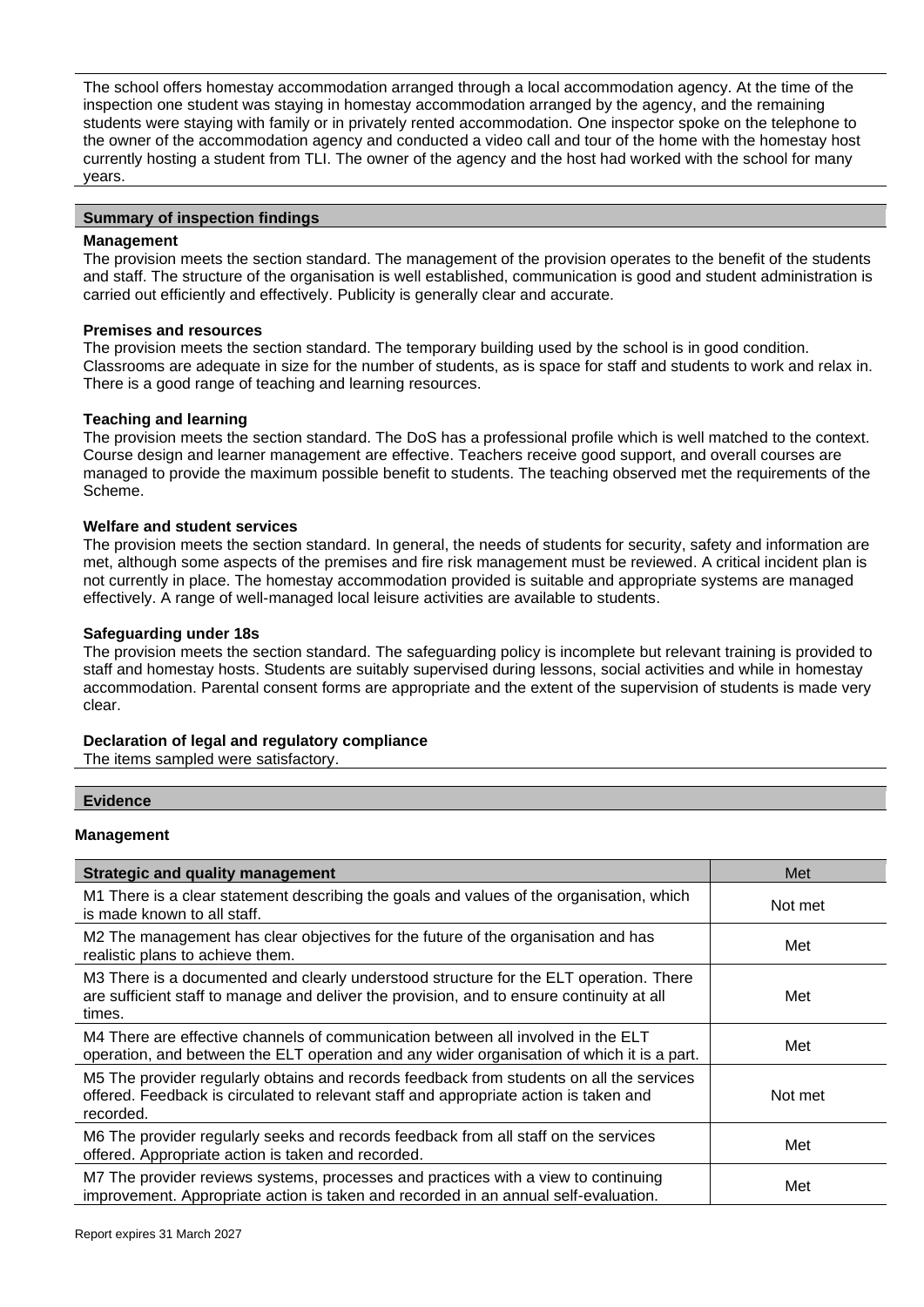# **Comments**

The school is currently working on redefining the goals and values of the organisation as part of how it plans to move forward, so no statement was available at the time of inspection. There is a simple development plan with clear and realistic objectives for the future of the school. The structure of the organisation is very clear and easy to understand and communication, although mostly informal, is effective. Although there are good systems in place to collect feedback from students in writing, as well as through meetings and conversations, early feedback is not routinely collected. Staff feedback is collected informally and through meetings and there is evidence of action being taken. A self-evaluation document is in place and up to date.

| <b>Staff management and development</b>                                                                                                                                                 | Met     |
|-----------------------------------------------------------------------------------------------------------------------------------------------------------------------------------------|---------|
| M8 The provider implements appropriate human resources policies, which are made<br>known to staff.                                                                                      | Met     |
| M9 The provider specifies the duties of all staff working with ELT students, and regularly<br>reviews these.                                                                            | Not met |
| M10 There are effective procedures for the recruitment and selection of all staff.                                                                                                      | Not met |
| M11 There are effective induction procedures for all staff.                                                                                                                             | Met     |
| M12 There are effective procedures for monitoring and appraising all staff, and for<br>handling unsatisfactory performance or conduct. These procedures are made known to all<br>staff. | Met     |
| M13 There are effective procedures to ensure the continuing professional development of<br>all staff to meet the needs of the individual, the students and the organisation.            | Met     |
| <b>A .</b> .                                                                                                                                                                            |         |

#### **Comments**

Human resources policies are in place, and staff are made aware of them during interview, induction and through the staff handbook. Job descriptions lack detail and do not always cover specific responsibilities such as safeguarding. Recruitment and induction procedures are appropriate; however not all records sampled had the required references and suitability checks. The continuing professional development record provides evidence of the school's commitment to developing staff and responding to their development needs.

| M14 Staff are helpful and courteous to students and their representatives, and provide<br>Met<br>satisfactory levels of customer service.<br>M15 Students or their representatives receive sufficient information and advice on their<br>Met<br>course choices before arrival and during their stay.<br>M16 Staff carry out enrolment, cancellation and refund procedures efficiently, fairly, and<br>Met<br>with appropriate sensitivity.<br>M17 There are effective systems in place to maintain accurate and up-to-date records of<br>student enrolment, payment and course details. These records are accessible at all times<br>Met<br>to authorised staff.<br>M18 There are effective systems to maintain up-to-date and accessible records of local<br>Not met<br>contact details for students, and their designated emergency contacts.<br>M19 There is a clear and effective policy on student attendance and punctuality that is<br>Met |
|---------------------------------------------------------------------------------------------------------------------------------------------------------------------------------------------------------------------------------------------------------------------------------------------------------------------------------------------------------------------------------------------------------------------------------------------------------------------------------------------------------------------------------------------------------------------------------------------------------------------------------------------------------------------------------------------------------------------------------------------------------------------------------------------------------------------------------------------------------------------------------------------------------------------------------------------------|
|                                                                                                                                                                                                                                                                                                                                                                                                                                                                                                                                                                                                                                                                                                                                                                                                                                                                                                                                                   |
|                                                                                                                                                                                                                                                                                                                                                                                                                                                                                                                                                                                                                                                                                                                                                                                                                                                                                                                                                   |
|                                                                                                                                                                                                                                                                                                                                                                                                                                                                                                                                                                                                                                                                                                                                                                                                                                                                                                                                                   |
|                                                                                                                                                                                                                                                                                                                                                                                                                                                                                                                                                                                                                                                                                                                                                                                                                                                                                                                                                   |
|                                                                                                                                                                                                                                                                                                                                                                                                                                                                                                                                                                                                                                                                                                                                                                                                                                                                                                                                                   |
| known to all staff and students and is applied consistently.                                                                                                                                                                                                                                                                                                                                                                                                                                                                                                                                                                                                                                                                                                                                                                                                                                                                                      |
| M20 All staff and students are made aware of conditions and procedures under which a<br>Met<br>student may be asked to leave the course.                                                                                                                                                                                                                                                                                                                                                                                                                                                                                                                                                                                                                                                                                                                                                                                                          |
| M21 All students and, where appropriate, group leaders and parents/legal guardians,<br>Met<br>receive information in writing about how to make a complaint.                                                                                                                                                                                                                                                                                                                                                                                                                                                                                                                                                                                                                                                                                                                                                                                       |

#### **Comments**

Students in the focus group commented very positively on the helpfulness and friendliness of the staff at the school. Communication with students and their representatives is personalised and enrolment procedures are well managed. Records of payment and course details are up to date; however the school does not currently ask for information about whether emergency contacts can speak English. Policies and procedures for managing student attendance are in place and known by students. Systems for enrolment, cancellation and refunds are appropriate.

| <b>Publicity</b>                                                                                                                                                                        | Met |
|-----------------------------------------------------------------------------------------------------------------------------------------------------------------------------------------|-----|
| M22 All publicity and information is accurate, and gives rise to realistic expectations about<br>the premises, location, and the extent and availability of the services and resources. | Met |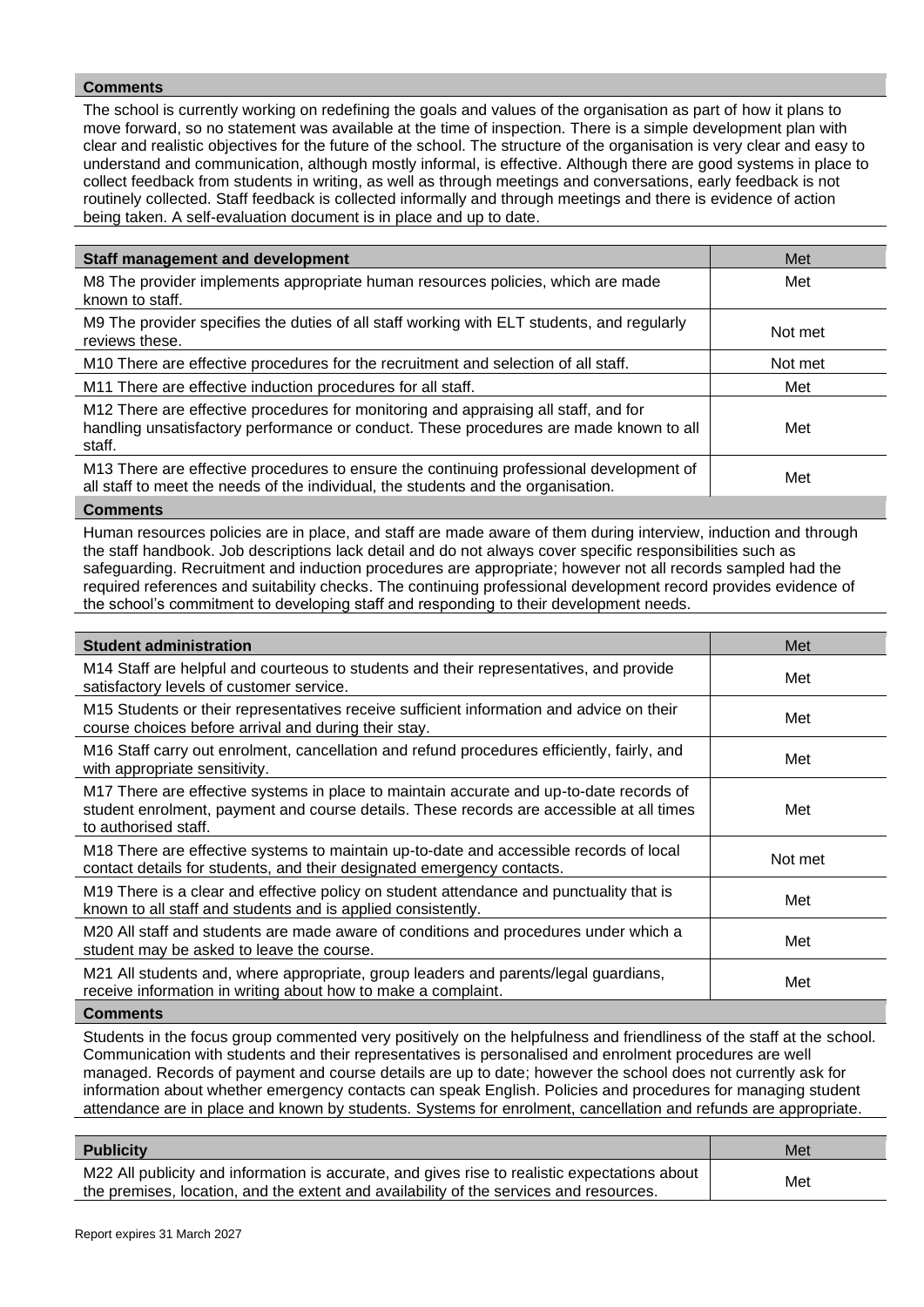| M23 All publicity and information about the provider and the services it offers is in clear,<br>accurate and accessible English.                                     | Met     |
|----------------------------------------------------------------------------------------------------------------------------------------------------------------------|---------|
| M24 Publicity gives clear, accurate and easy-to-find information on the courses.                                                                                     | Not met |
| M25 Publicity includes clear, accurate and easy-to-find information on costs.                                                                                        | Met     |
| M26 Publicity or other information made available before enrolment gives an accurate<br>description of the level of care and support given to any students under 18. | Met     |
| M27 Publicity gives an accurate description of any accommodation offered.                                                                                            | Met     |
| M28 Descriptions of staff qualifications are accurate.                                                                                                               | Met     |
| M29 Claims to accreditation are in line with Scheme requirements.                                                                                                    | Met     |
| $\bigcap$ $\bigcap$ $\bigcap$ $\bigcap$ $\bigcap$ $\bigcap$ $\bigcap$ $\bigcap$ $\bigcap$ $\bigcap$ $\bigcap$ $\bigcap$ $\bigcap$ $\bigcap$                          |         |

**Comments**

The website is considered the main medium of publicity.

Publicity is generally accurate and gives rise to realistic expectations. The location of the new premises being used is described clearly with a helpful map and information, but currently there are no photos of the school. Information is presented in clear, accurate and accessible English, although there is minimal description of the objectives of the different courses offered. Costs of tuition, additional materials and accommodation are clearly stated. The description of the level of care given to students under 18 is accurate.

# **Premises and resources**

| <b>Premises and facilities</b>                                                                                                                                                | Met     |
|-------------------------------------------------------------------------------------------------------------------------------------------------------------------------------|---------|
| P1 Premises, including any external areas, are in a good state of repair, cleanliness and<br>decoration, and provide a comfortable environment for students and staff.        | Met     |
| P2 Classrooms and other learning areas provide a suitable study environment.                                                                                                  | Met     |
| P3 Students have adequate room and suitable facilities for relaxation and the<br>consumption of food.                                                                         | Met     |
| P4 Free drinking water is available. A choice of appropriate food at affordable prices is<br>available to students on site, if not available locally.                         | Met     |
| P5 There is adequate signage to buildings, routes, rooms and exits, and there are<br>facilities for the display of general information.                                       | Not met |
| P6 There is sufficient space for all staff, for meetings, relaxation and the storage of<br>personal possessions, and for teachers to carry out their preparation and marking. | Met     |
|                                                                                                                                                                               |         |

#### **Comments**

A video tour of the premises showed that the building being used by the school is in a good state of repair and decoration. In the focus group, students confirmed that the school is clean and provides a comfortable environment. Classrooms are suitable and there is sufficient space for the current numbers of staff and students to relax. Tea, coffee and tap water are provided free to students. Signage is minimal at present because of the temporary nature of the use of these premises; the school will check with the church administrators if additional signage may be permitted.

| <b>Learning resources</b>                                                                                                                                                                                            | Met |
|----------------------------------------------------------------------------------------------------------------------------------------------------------------------------------------------------------------------|-----|
| P7 There are sufficient learning resources for the number of students enrolled,<br>appropriate to their age and the level, length and type of courses offered.                                                       | Met |
| P8 There are appropriate resources for teachers, which are adequate in number,<br>accessible, and well maintained and organised.                                                                                     | Met |
| P9 Any educational technology inside the classroom and elsewhere is well maintained<br>with adequate technical support. Staff receive appropriate training in using the available<br>technology to support learning. | Met |
| P10 Any facilities provided for additional or independent learning are appropriately<br>equipped and organised.                                                                                                      | N/a |
| P11 Students receive guidance on the use of any resources provided for independent<br>learning.                                                                                                                      | N/a |
| P12 There is a policy for the continuing review and development of teaching and learning<br>resources, and evidence of its implementation.                                                                           | Met |
| <b>Comments</b>                                                                                                                                                                                                      |     |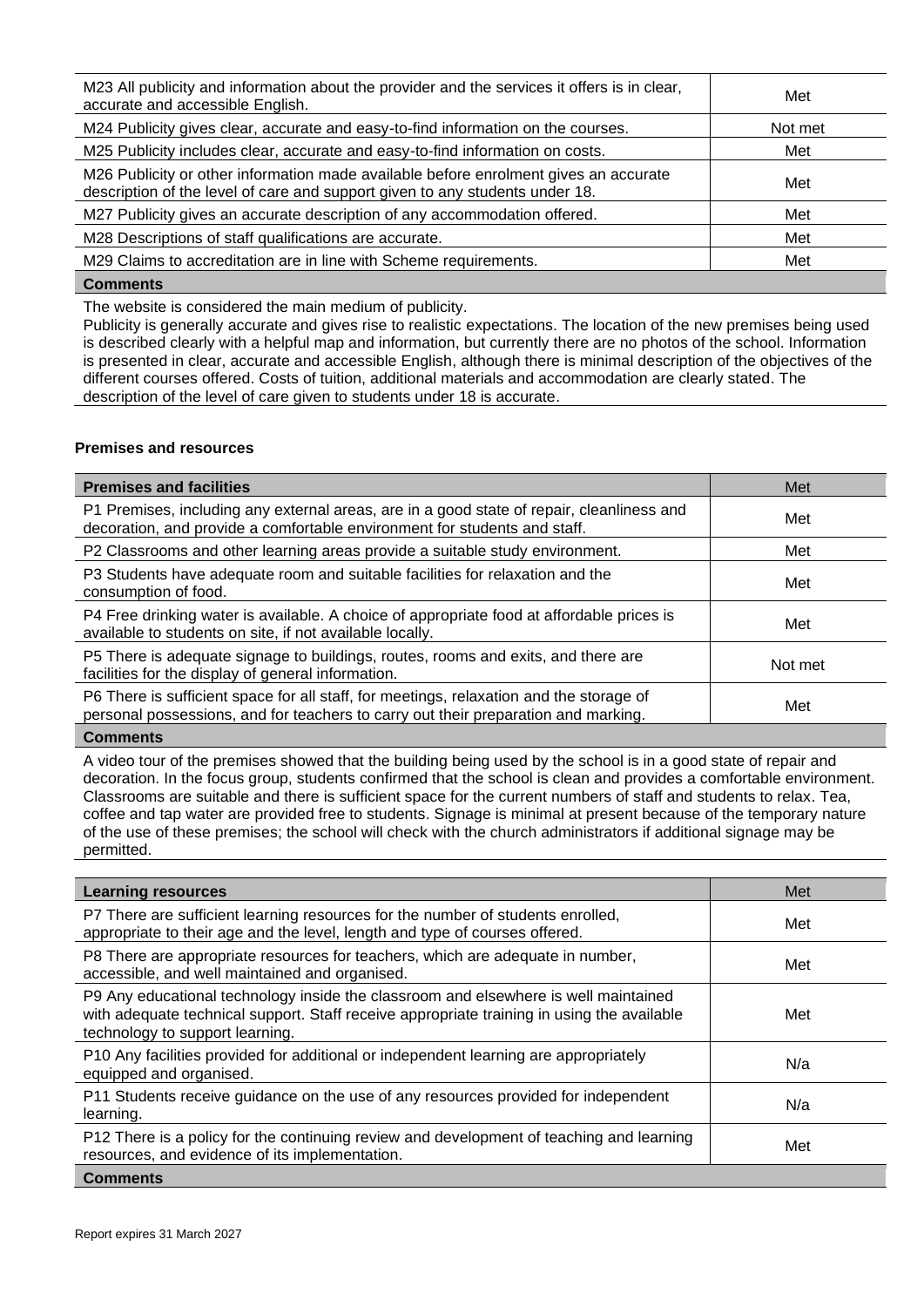There is a range of teaching and learning resources, available to teachers and students. Educational technology is appropriate. An informal policy is in place for the review of learning resources; to date all requests for additional books and learning resources have been met. Students and the teacher spoken to expressed satisfaction with the materials available.

# **Teaching and learning**

| <b>Academic staff profile</b>                                                                                                                          | Met |
|--------------------------------------------------------------------------------------------------------------------------------------------------------|-----|
| T1 All academic staff have a level of education normally represented by a Level 6<br>qualification on the Ofqual register of regulated qualifications. | Met |
| T2 The teaching team has ELT/TESOL qualifications relevant to the courses they are<br>teaching.                                                        | Met |
| T3 The teaching team has a range of experience, knowledge and skills appropriate to the<br>courses offered and the needs of the learners.              | Met |
| T4 The academic manager/academic management team has an appropriate professional<br>profile to provide academic leadership.                            | Met |
| Commonts                                                                                                                                               |     |

#### **Comments**

The teaching team has a range of knowledge, experience and skills which is very well matched to the school and the students. The academic manager is TELFQ with a great deal of relevant teaching and management experience.

| <b>Academic management</b>                                                                                                                  | Met |
|---------------------------------------------------------------------------------------------------------------------------------------------|-----|
| T5 Teachers are matched appropriately to courses.                                                                                           | Met |
| T6 There are effective procedures for the appropriate timetabling of students, teachers,<br>courses and classrooms.                         | Met |
| T7 There are formalised arrangements, satisfactory to students and staff, for covering for<br>absent teachers.                              | Met |
| T8 Where enrolment is continuous, explicit attention is paid to all aspects of academic<br>management affected.                             | Met |
| T9 There are effective arrangements, led by an academic manager, to ensure appropriate<br>day-to-day guidance and support for all teachers. | Met |
| T10 There are effective arrangements for the observation and monitoring of teachers'<br>performance by a TEFLQ academic manager.            | Met |
| $P = 1$                                                                                                                                     |     |

#### **Comments**

The academic manager has very good knowledge of the teacher's experience and skills The teacher in the focus group confirmed that the academic manager is available and supportive, and it was apparent they work very well together as a team. Cover arrangements are good. Information and guidance on continuous enrolment is limited but appropriate to the context of the current range of courses. There are effective systems in place for the observation and monitoring of teachers' performance.

| <b>Course design and implementation</b>                                                                                                                                                        | Met     |
|------------------------------------------------------------------------------------------------------------------------------------------------------------------------------------------------|---------|
| T11 Course design is based on stated principles. There is a coherent and appropriate<br>course structure described in writing for teachers' guidance.                                          | Met     |
| T12 Course design is regularly reviewed in light of the different and changing needs of<br>students and feedback from teachers and students.                                                   | Met     |
| T13 Written course outlines and intended learning outcomes, appropriate to the course<br>length and type, are available to students.                                                           | Not met |
| T14 Any activities additional to English classes, and which form part of the language<br>curriculum, encourage the acquisition of language and the development of relevant<br>language skills. | N/a     |
| T15 Courses include study and learning strategies that support independent learning and<br>enable students to benefit from their programmes and continue their learning after the<br>course.   | Met     |
| T16 Courses include strategies which help students to develop their language skills<br>outside the classroom and benefit linguistically from their stay in the UK.                             | Met     |
| <b>Comments</b>                                                                                                                                                                                |         |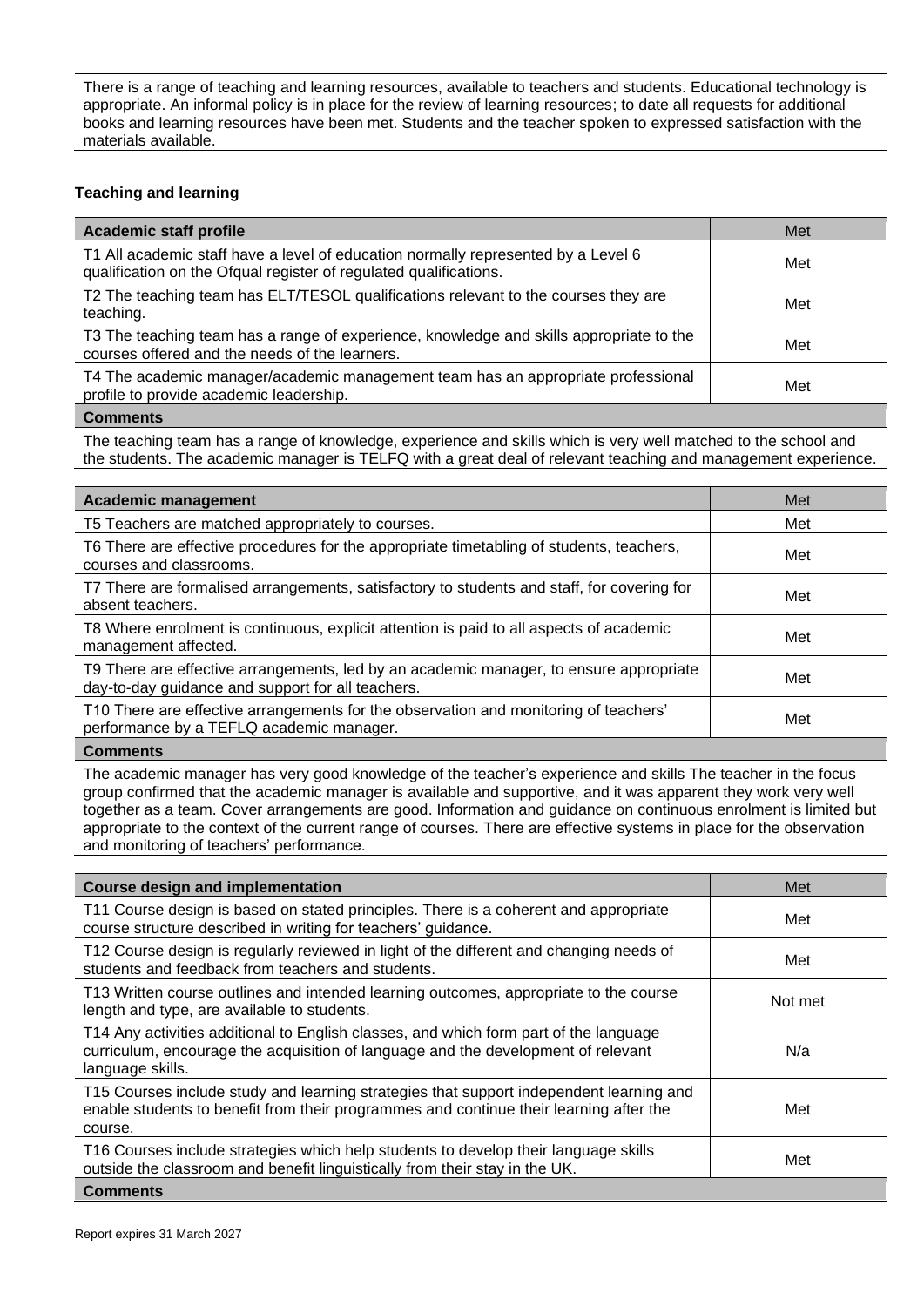Course design has a clear rationale and structure based on the 'can-do' descriptions of the CEFR. It is clearly communicated to teachers and students, although course outlines for students could be more focused on learning outcomes. Plans for the continuing development and evaluation of the course design had to be put on hold because of the global pandemic, but work is underway to enhance and build on the existing design by, for example, embedding study and learning strategies more explicitly into each level. Courses are reviewed in response to student and teacher feedback.

| Learner management                                                                                                                       | Met |
|------------------------------------------------------------------------------------------------------------------------------------------|-----|
| T17 There are effective procedures for the correct placement of students, appropriate to<br>their level and age.                         | Met |
| T18 There are effective procedures for evaluating, monitoring and recording students'<br>progress.                                       | Met |
| T19 Students are provided with learning support and enabled to change courses or<br>classes where necessary.                             | Met |
| T20 Where relevant, students are guided to select the examinations and examination<br>training best suited to their needs and interests. | Met |
| T21 Academic reports are made available to students on request and, in the case of<br>under 18s, to their parents/guardians.             | Met |
| T22 Students wishing to progress to mainstream UK education have access to relevant<br>information and advice.                           | Met |

#### **Comments**

Procedures for the placement of students as well as the monitoring of their progress are clear and effective. Assessment is integrated into courses. Support for selecting examinations is effective, academic reports are produced at the end of each course or on request and access to information about mainstream UK education is available.

### **Classroom observation record**

| Number of teachers seen        |                        |
|--------------------------------|------------------------|
| Number of observations         |                        |
| Parts of programme(s) observed | <b>General English</b> |
| <b>Comments</b>                |                        |

The teacher was observed separately by both inspectors.

| <b>Teaching: classroom observation</b>                                                                                                                                                          | Met |
|-------------------------------------------------------------------------------------------------------------------------------------------------------------------------------------------------|-----|
| T23 Teachers demonstrate sound knowledge and awareness of the use of English and<br>the linguistic systems underlying it, and provide appropriate models of both spoken and<br>written English. | Met |
| T24 The content of the lessons shows that the course objectives, the learning needs and<br>cultural backgrounds of the students have been taken into account.                                   | Met |
| T25 Lessons lead to relevant learning outcomes, made known to students and achieved<br>through a coherent sequence of activities.                                                               | Met |
| T26 Teaching techniques are appropriate to the focus of the lesson and to the needs of<br>the group and individual learners.                                                                    | Met |
| T27 Teachers promote learning by the effective management of the classroom<br>environment and resources.                                                                                        | Met |
| T28 Students receive appropriate and timely feedback on their performance during the<br>lesson.                                                                                                 | Met |
| T29 Lessons include activities to evaluate whether learning is taking place.                                                                                                                    | Met |
| T30 Teachers demonstrate the ability to engage students and create a positive learning<br>atmosphere.                                                                                           | Met |

#### **Comments**

T23 Language was very well modelled with clear explanations of grammar and relevant examples of new vocabulary. Excellent modelling and drilling encouraged clear production of connected speech.

T24 Class profiles were seen and students' needs were well met in the attention to pronunciation and speaking skills evident in the segments seen. The content of the lesson was highly appropriate for the students. T25 The lesson plan was coherent with a clear link between activities and aims. Learning outcomes were referred to with students.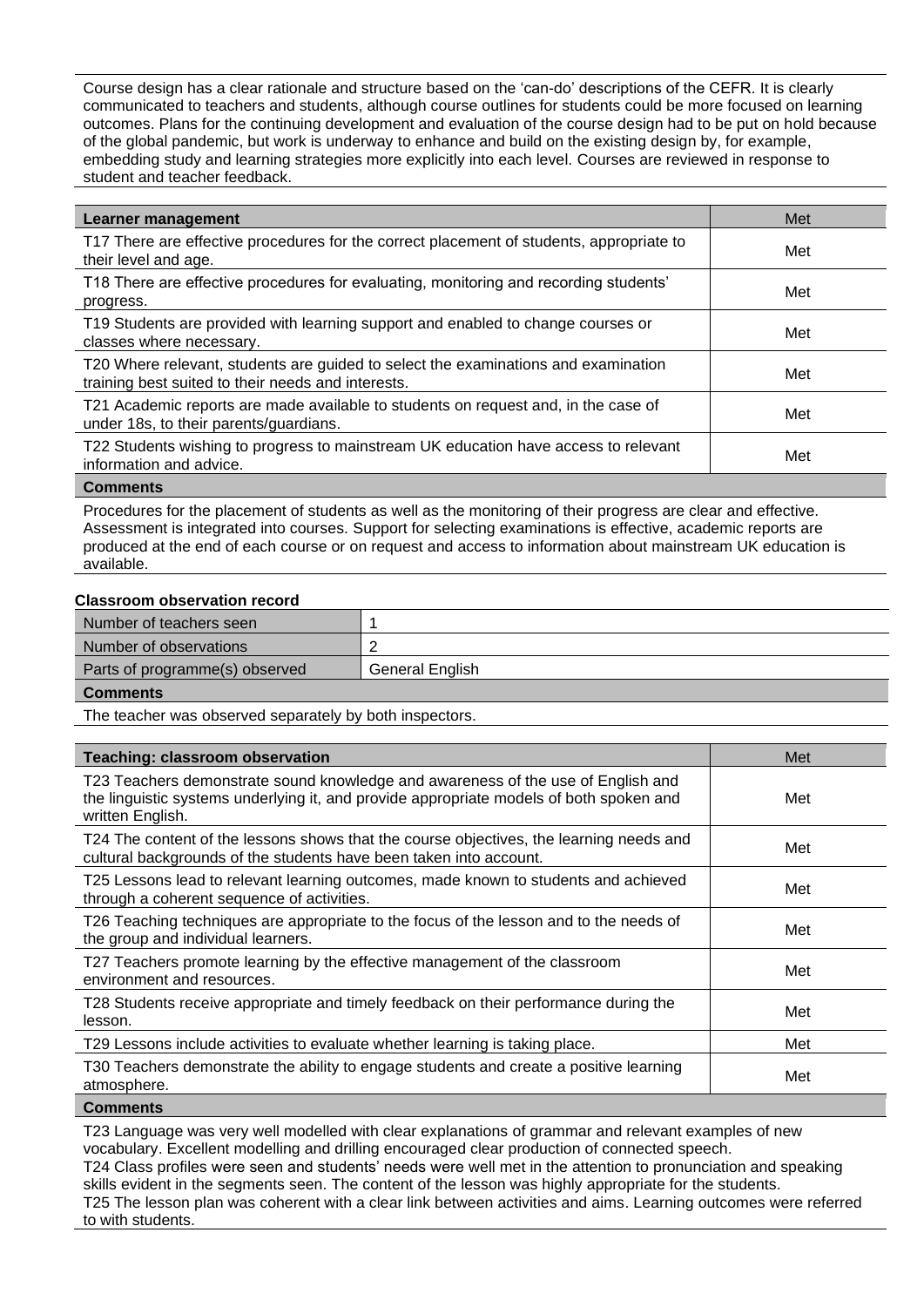T26 A good range of teaching techniques was seen and used confidently. There was a focus on specific language through repetition and drilling employing a range of paralinguistic techniques; pronunciation and connected speech were woven into the flow of the lesson.

T27 Confident and skilful use of resources was seen, including creative use of the coursebook, good board work and teacher created materials. Overall the lesson was calm, controlled and structured with a seamless flow from one task or activity to the next.

T28 Student progress and performance was monitored throughout. Self, peer and teacher correction was regular and timely. Opportunities for students to work on specific areas of pronunciation were embedded in the lesson. The teacher gave regular good but judicious praise.

T29 Tasks and activities to check whether learning was taking place were an integral part of the lesson, seeming to occur naturally though clearly well-planned.

T30 The teacher knew the students very well and was able to engage and motivate as well as challenge them. Rapport was good and students were clearly enjoying the lesson and learning.

## **Classroom observation summary**

The teaching observed met the requirements of the Scheme and was judged as very good overall against the criteria. The teacher demonstrated sound grammatical awareness and provided excellent models of the language. Lessons had been carefully planned with clear knowledge of students and with their needs and interests at the forefront. The techniques used were wide ranging and appropriate, and resources were managed very effectively. The teacher had given thought to the evaluation of learning, gave constructive feedback to learners and created a very positive learning atmosphere.

# **Welfare and student services**

| <b>Care of students</b>                                                                                                                                                                                    | Met     |
|------------------------------------------------------------------------------------------------------------------------------------------------------------------------------------------------------------|---------|
| W1 Providers ensure the safety and security of students on their premises by measures<br>appropriate to their age and background, and the location.                                                        | Not met |
| W2 There is a comprehensive plan to respond to any emergency. This plan is known to<br>all staff, and relevant elements are known to students.                                                             | Not met |
| W3 Students receive pastoral care appropriate to their age, background and<br>circumstances. All staff and students know the name(s) of the person or people who deal<br>with students' personal problems. | Met     |
| W4 There are policies to promote tolerance and respect, and procedures for dealing with<br>any abusive behaviour. All staff and students are aware of these.                                               | Met     |
| W5 Where relevant, students receive a 24-hour emergency contact number for the<br>provider, in writing.                                                                                                    | Met     |
| W6 Students receive in advance information on the most appropriate forms of transport<br>between the point of entry to the UK and the provider or accommodation, including<br>approximate costs.           | Met     |
| W7 Students receive advice on relevant aspects of life in the UK.                                                                                                                                          | Met     |
| W8 Students have access to adequate health care provision.                                                                                                                                                 | Met     |
|                                                                                                                                                                                                            |         |

**Comments**

Although fire and premises risk assessments have been carried out by the landlords of the school's temporary premises, the school has not carried out additional checks regarding fire and security issues. Fire drills have not been held by the school and signage is inadequate. The premises risk assessment provided does not cover security issues such as access to the building by a member of the public. The school does not have a major incident plan. All staff are available to offer pastoral care to students and in the student focus group they spoke highly of the support available to them. Tolerance and respect is promoted in handbooks in addition to advice on relevant aspects of life in the UK. First aid provision is good and an emergency contact number is made available to students.

| <b>Accommodation</b> (W9-W22 as applicable)                                                                                                                      | Met |
|------------------------------------------------------------------------------------------------------------------------------------------------------------------|-----|
| All accommodation                                                                                                                                                |     |
| W9 Students have a comfortable living environment throughout their stay.                                                                                         | Met |
| W10 Arrangements for cleaning and laundry are satisfactory.                                                                                                      | Met |
| W11 A responsible representative inspects all accommodation (for safety and suitability)<br>before students are placed, and at least every two years after that. | Met |
| W12 Students receive written confirmation of accommodation booked, giving clear and<br>accurate information.                                                     | Met |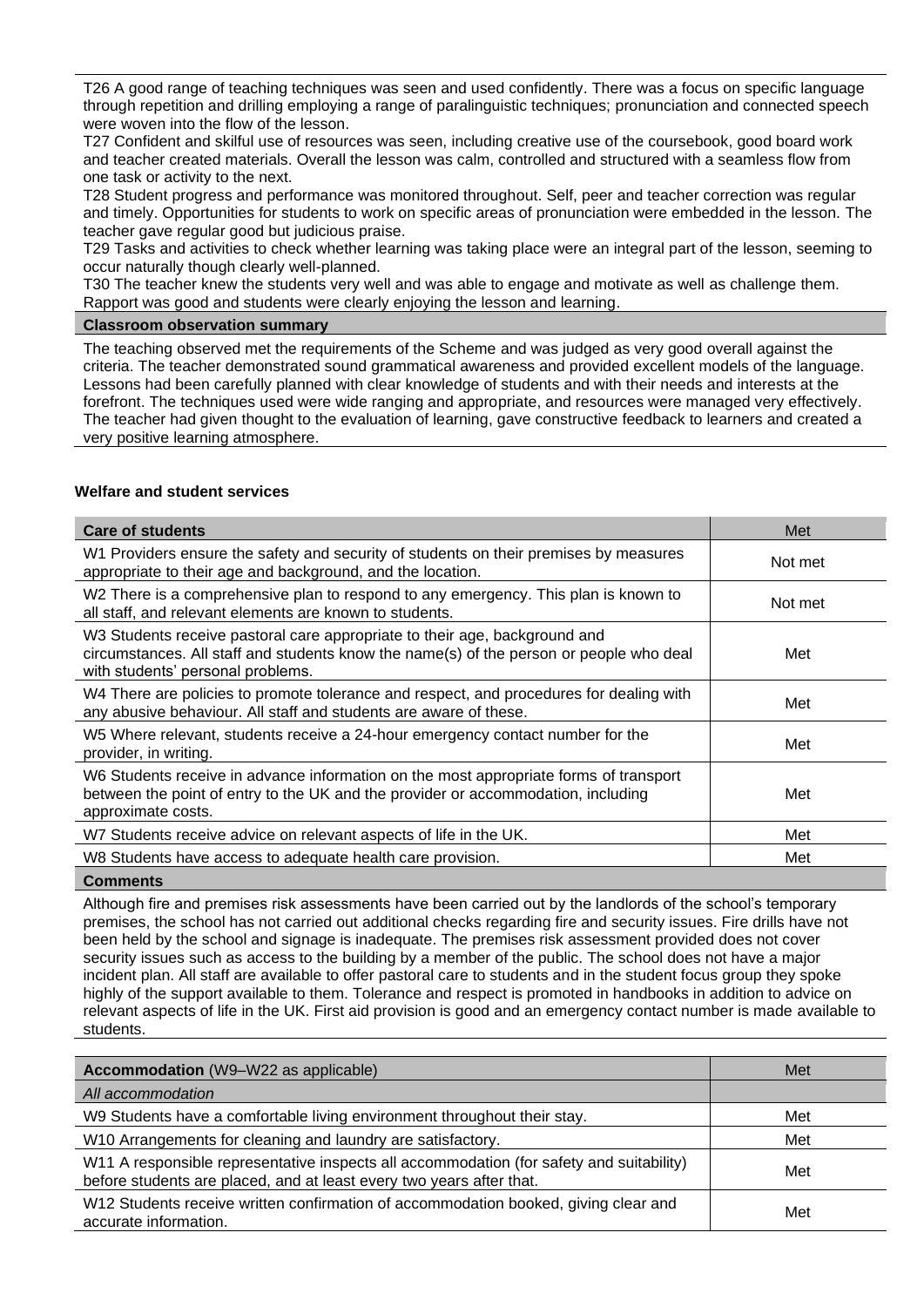| W13 There are effective procedures for identifying and resolving any problems students<br>have with their accommodation.                                                           | Met |
|------------------------------------------------------------------------------------------------------------------------------------------------------------------------------------|-----|
| W14 Accommodation providers receive written confirmation of the rules, terms and<br>conditions applied by the provider with respect to the provision of accommodation<br>services. | Met |
| W15 Students receive meals as agreed; these offer a well-balanced diet, taking into<br>account any reasonable dietary requirements students may have.                              | Met |

### **Comments**

It was clear from school documentation, conversations with the accommodation agency and the virtual tour of the homestay in use at the time of the inspection that the school has clear expectations of accommodation providers. Furthermore, student feedback confirms that accommodation is comfortable, clean and well managed. The school requires that all homestays provide all necessary facilities and services. Regular checks on homestays have been carried out by the accommodation agency to monitor suitability and safety. Students are given full information about what to expect from their homestay, including travel and arrival information and descriptions of their homestay host. Rules, terms and conditions are made very clear to homestay providers.

| Accommodation: homestay only                                                                                                                                                                  |     |
|-----------------------------------------------------------------------------------------------------------------------------------------------------------------------------------------------|-----|
| W16 Homestay hosts accommodate no more than four students at one time.                                                                                                                        | Met |
| W17 Homestay hosts do not accommodate more than one student with the same<br>language, unless the students, their agents, parents or legal guardians specifically<br>request this in writing. | Met |
| W18 No more than two students share the same bedroom, unless the students, their<br>agents, parents or legal guardians specifically request this in writing.                                  | Met |
| W19 English is the language of communication within the homestay home.                                                                                                                        | Met |
| W20 Hosts ensure that there is an adult available to receive students on first arrival.                                                                                                       | Met |
| <b>Comments</b>                                                                                                                                                                               |     |

All criteria in this subsection are fully met.

| Accommodation: other                                                                                                                           |     |
|------------------------------------------------------------------------------------------------------------------------------------------------|-----|
| W21 Students receive information about the implications of their living in private rented<br>accommodation and advice in case of difficulties. | Met |
| W22 The provider monitors any other accommodation recommended, and booking and<br>payment arrangements are clear.                              | N/a |
| <b>Comments</b>                                                                                                                                |     |

None.

| Leisure opportunities                                                                                                                                                      | Met |
|----------------------------------------------------------------------------------------------------------------------------------------------------------------------------|-----|
| W23 Students have appropriate information about and access to social, cultural and<br>sporting events and activities which enhance their experience of studying in the UK. | Met |
| W24 The content of any leisure programme is appropriate to the age and interests of the<br>students.                                                                       | Met |
| W25 Any leisure programmes are well organised and sufficiently resourced.                                                                                                  | Met |
| W26 There are effective systems to ensure the health and safety of students on all on-site<br>and off-site activities.                                                     | Met |
| W27 Staff supervising sporting and leisure activities on or off-site have appropriate<br>experience and training.                                                          | Met |

**Comments**

A social programme is offered during peak season (May to October) which includes excursions to popular attractions in the city, all accompanied by a member of staff. During quieter periods an informal programme is offered subject to student interest. Activities are well planned, risk assessed and training is provided for any new staff leading an activity for the first time, including health and safety issues. Despite no formal social programme being in place at the time of the inspection due to Covid restrictions and low student numbers, students at the focus group were very happy with the opportunities provided for them. Staff are available to offer advice and support on events and activities in Edinburgh and the surrounding area.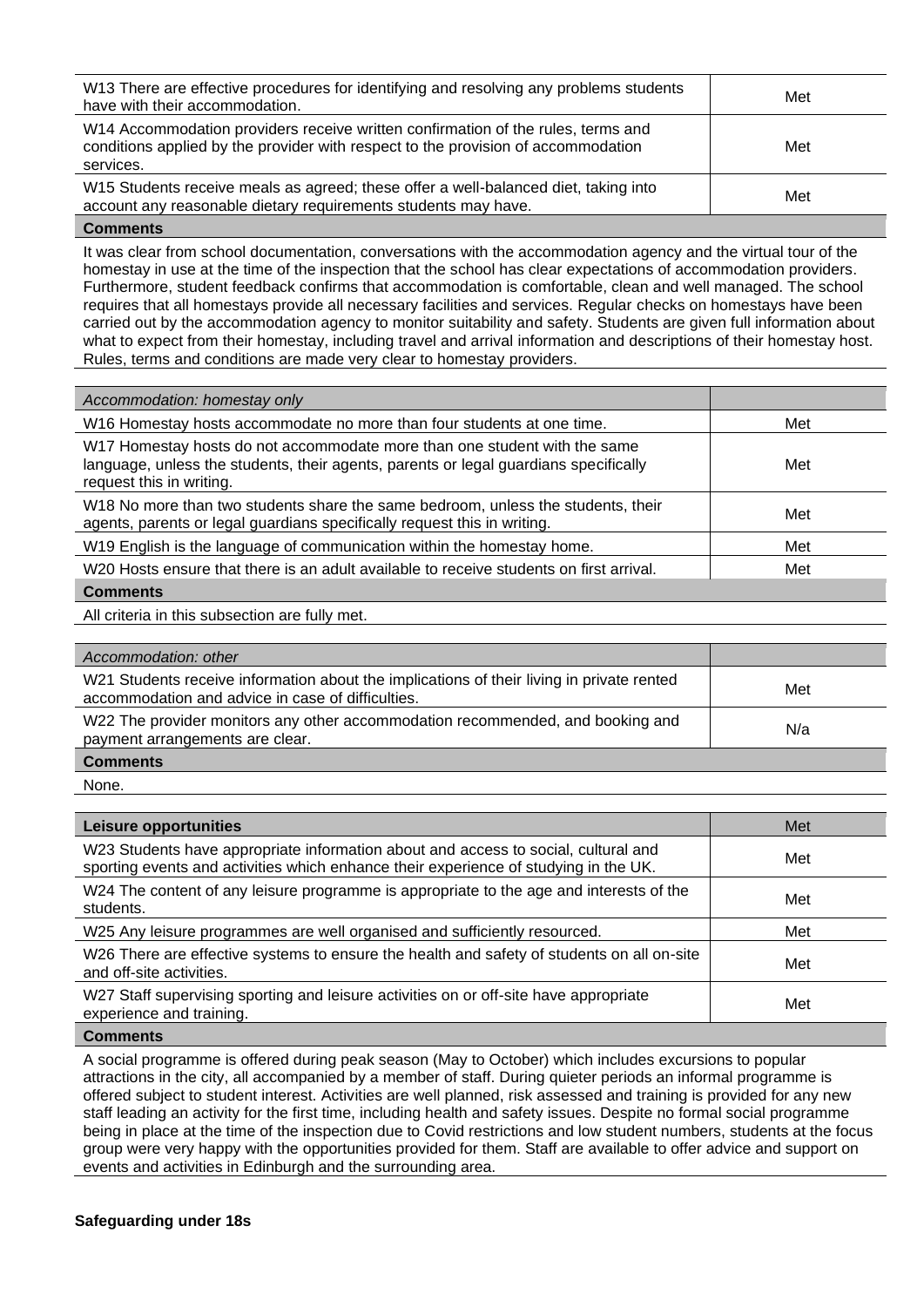| <b>Safeguarding under 18s</b>                                                                                                                                                                                                                                   | Met     |
|-----------------------------------------------------------------------------------------------------------------------------------------------------------------------------------------------------------------------------------------------------------------|---------|
| S1 There is a safeguarding policy which specifies procedures to ensure the safety and<br>well-being of all students under the age of 18. A named member of staff is responsible for<br>implementing this policy and responding to child protection allegations. | Not met |
| S2 The provider makes the policy known to all adults in contact with under 18s through<br>their role with the organisation, and provides guidance or training relevant to its effective<br>implementation.                                                      | Met     |
| S3 The provider has written parental/guardian consent reflecting the level of care and<br>support given to students under 18, including medical consent.                                                                                                        | Met     |
| S4 Recruitment procedures for all roles involving responsibility for or substantial access to<br>under 18s are in line with safer recruitment good practice and the organisation's<br>safeguarding policy.                                                      | Not met |
| S5 There are suitable arrangements for the supervision and safety of students during<br>scheduled lessons and activities.                                                                                                                                       | Met     |
| S6 There are suitable arrangements for the supervision and safety of students outside the<br>scheduled programme.                                                                                                                                               | Met     |
| S7 There are suitable arrangements for the accommodation of students.                                                                                                                                                                                           | Met     |
| S8 There are suitable arrangements to ensure contact between the provider and parents,<br>legal guardians or their nominated representatives concerning the welfare of students.                                                                                | Met     |
| <b>Comments</b>                                                                                                                                                                                                                                                 |         |

The school accepts 16 and 17 year-olds in adult classes. Prior to the global pandemic groups of under 18s were accepted. At the time of the inspection there were no students aged under 18 studying at the school. There is a basic safeguarding policy in place but it does not include information on recognising signs of abuse, delayed suitability checks, or guidance on appropriate behaviour when dealing with under 18s. There was no evidence that the policy is reviewed and updated annually. All staff and homestays undertake basic safeguarding training. The parental consent form provides good information on the level of supervision for under 18s both on and off the premises, although a sliding scale of curfew times would be a useful addition to this document. The organisation has an appropriate recruitment policy, however one member of staff is currently without a certified suitability check and no risk assessment is in place. Arrangements for the supervision of students in lessons and in case of absence are clear. Suitable procedures are in place for the accommodation of under 18s and hosts are fully aware of their responsibilities. All students under 18 are required to provide information on two emergency contacts.

# **Declaration of legal and regulatory compliance**

D1 The organisation certifies that it operates at all times in accordance with the declarations in the *Declaration of legal and regulatory compliance*.

The Accreditation Scheme requires accredited providers to comply with all applicable laws and regulations. Providers must take steps to ensure that they are aware of, and comply with, all existing and new legal requirements.

On initial application and annual renewal of accreditation, providers are required to confirm that they are complying with all applicable laws and regulations.

Inspectors will check a random sample of items during inspection, in relation to criterion D1; if they find evidence of a breach of statutory or other legal requirements, the provider will be required to submit evidence of compliance confirmed by the appropriate regulatory body.

Any breach of the law or regulations will be viewed seriously by the Scheme and may result in the withdrawal or withholding of accreditation.

Any sustained breach of the law or regulations which an accredited provider fails upon reasonable notice to remedy will result in accreditation being withdrawn.

## **Comments**

D1 The items sampled were satisfactory.

## **Organisation profile**

| Inspection history                             | Dates/details |
|------------------------------------------------|---------------|
| First inspection                               | 2007          |
| Last full inspection                           | 2016          |
| Subsequent spot check (if applicable)          | N/a           |
| Subsequent supplementary check (if applicable) | N/a           |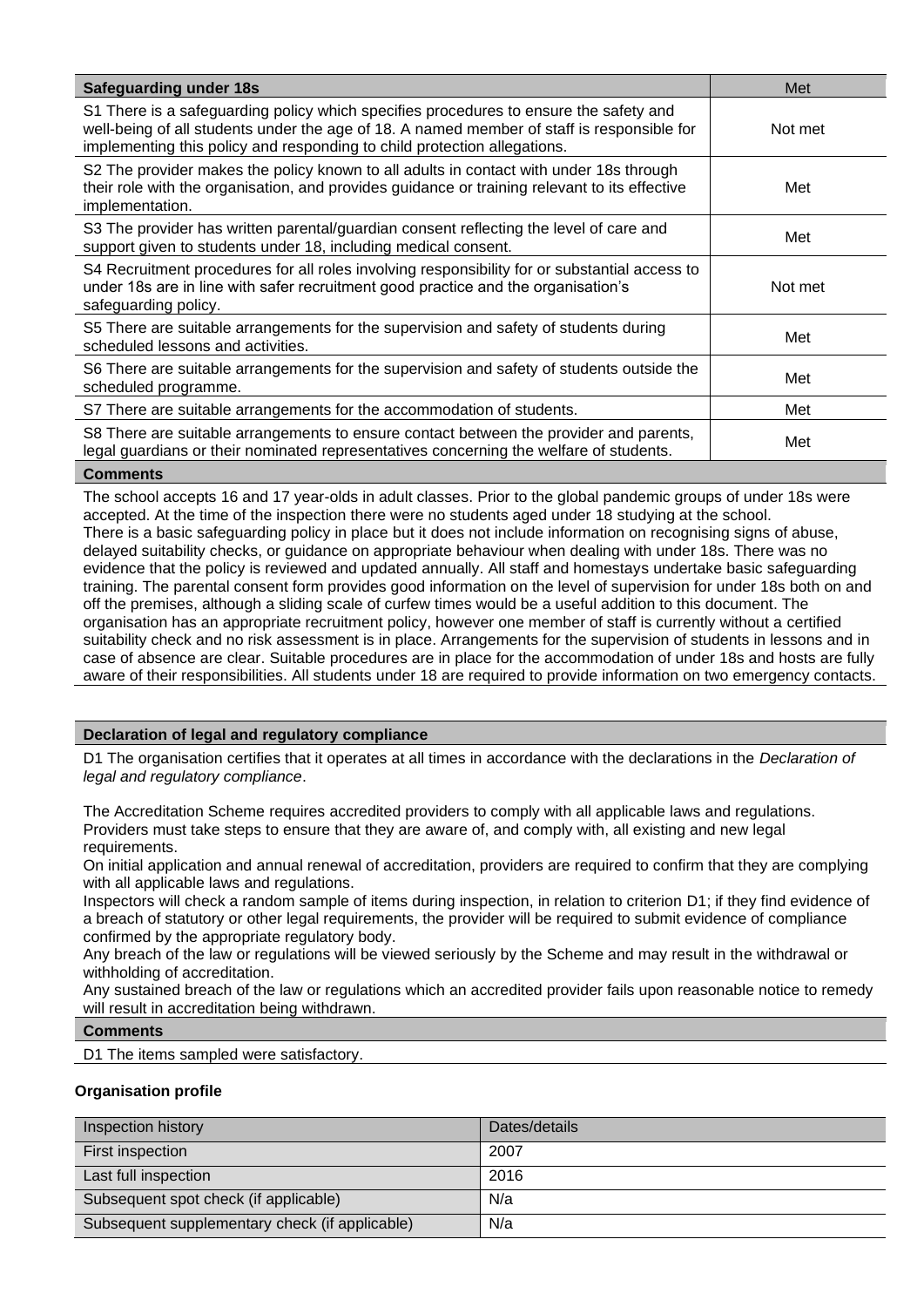| Subsequent interim visit (if applicable)                             | N/a                                       |
|----------------------------------------------------------------------|-------------------------------------------|
| Current accreditation status                                         | Accredited                                |
| Other related non-accredited activities (in brief) at this<br>centre | <b>Externally validated TESOL courses</b> |
| Other related accredited schools/centres/affiliates                  | None                                      |
| Other related non-accredited schools/centres/affiliates              | None                                      |

# **Private sector**

| Date of foundation             | June 2003                                                                     |
|--------------------------------|-------------------------------------------------------------------------------|
| Ownership                      | Name of company: The Language Institute Edinburgh<br>Company number: SC251401 |
| Other accreditation/inspection | N/a                                                                           |

# **Premises profile**

| Details of any additional sites in use at the time of the | None |
|-----------------------------------------------------------|------|
| inspection but not visited                                |      |
| Details of any additional sites not in use at the time of | None |
| the inspection and not visited                            |      |

| <b>Student profile</b>                               | At inspection    | In peak week: July<br>(organisation's estimate) |
|------------------------------------------------------|------------------|-------------------------------------------------|
| <b>ELT/ESOL students (eligible courses)</b>          | At inspection    | In peak week                                    |
| Full-time ELT (15+ hours per week) 18 years and over | 4                | 104                                             |
| Full-time ELT (15+ hours per week) aged 16-17 years  | $\Omega$         | 8                                               |
| Full-time ELT (15+ hours per week) aged under 16     | $\Omega$         | $\mathbf{0}$                                    |
| Part-time ELT aged 18 years and over                 | $\Omega$         | 0                                               |
| Part-time ELT aged 16-17 years                       | 0                | 0                                               |
| Part-time ELT aged under 16 years                    | $\Omega$         | $\Omega$                                        |
| <b>Overall total ELT/ESOL students shown above</b>   | 4                | 112                                             |
| Junior programmes: advertised minimum age            | N/a              | N/a                                             |
| Junior programmes: advertised maximum age            | N/a              | N/a                                             |
| Junior programmes: predominant nationalities         | N/a              | N/a                                             |
| Adult programmes: advertised minimum age             | $16+$            | $16+$                                           |
| Adult programmes: typical age range                  | $18 - 28$        | $18 - 35$                                       |
| Adult programmes: typical length of stay             | 3 weeks          | 3 weeks                                         |
| Adult programmes: predominant nationalities          | <b>Brazilian</b> | Italian                                         |

| <b>Staff profile</b>                                                                            | At inspection | In peak week<br>(organisation's estimate) |
|-------------------------------------------------------------------------------------------------|---------------|-------------------------------------------|
| Total number of teachers on eligible ELT courses                                                |               | 13                                        |
| Number teaching ELT 20 hours and over a week                                                    |               |                                           |
| Number teaching ELT under 19 hours a week                                                       |               |                                           |
| Number of academic managers for eligible ELT courses                                            |               |                                           |
| Number of management (non-academic) and<br>administrative staff working on eligible ELT courses |               |                                           |
| Total number of support staff                                                                   |               |                                           |

# **Academic manager qualifications profile**.

| Profile at inspection                                                            |                    |
|----------------------------------------------------------------------------------|--------------------|
| Professional qualifications                                                      | Number of academic |
|                                                                                  | managers           |
| <b>TEFLQ</b> qualification                                                       |                    |
| Academic managers without TEFLQ qualification or three years relevant experience |                    |
| Total                                                                            |                    |